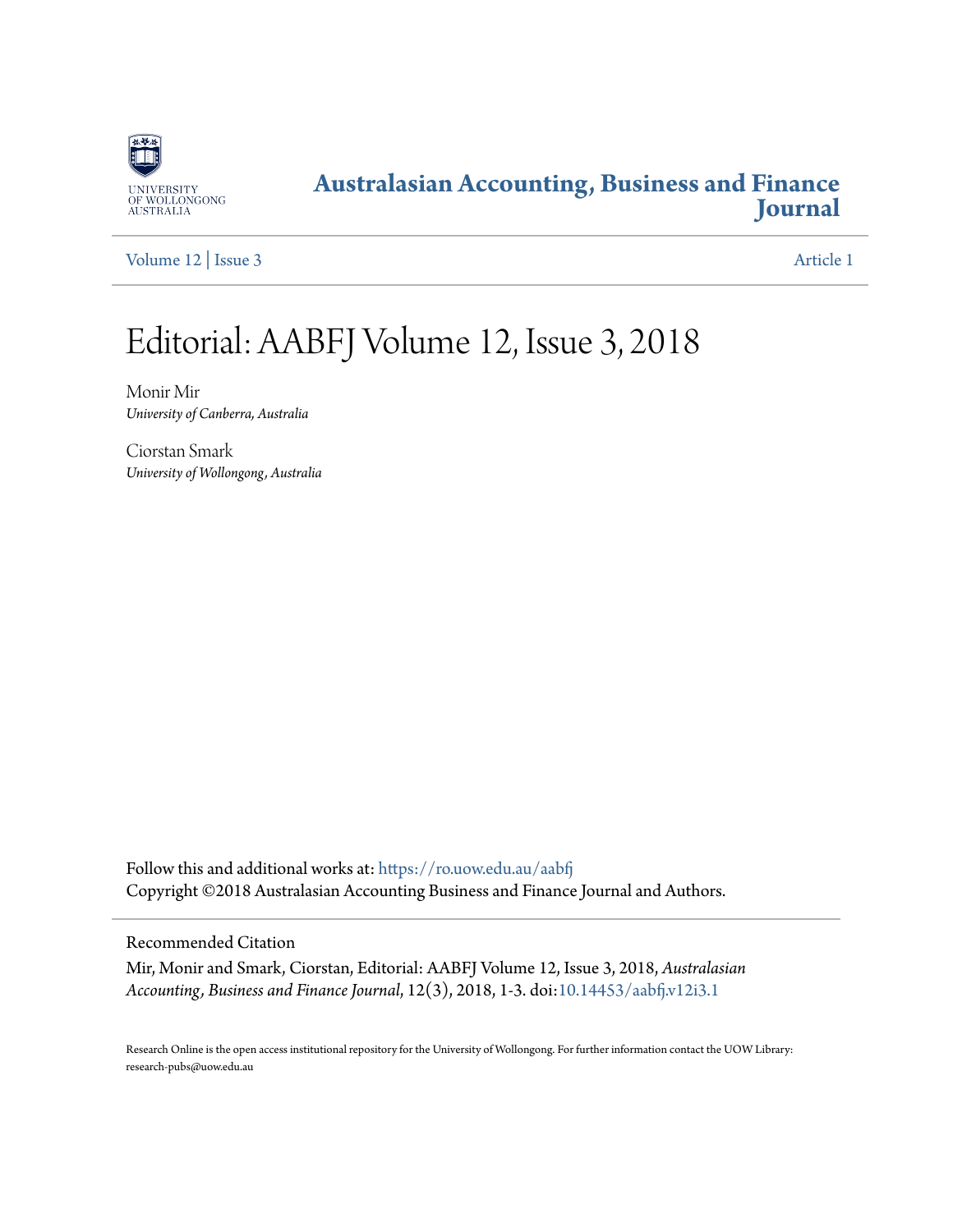## Editorial: AABFJ Volume 12, Issue 3, 2018

#### **Keywords**

Editorial, AABFJ, Volume 12 Issue 3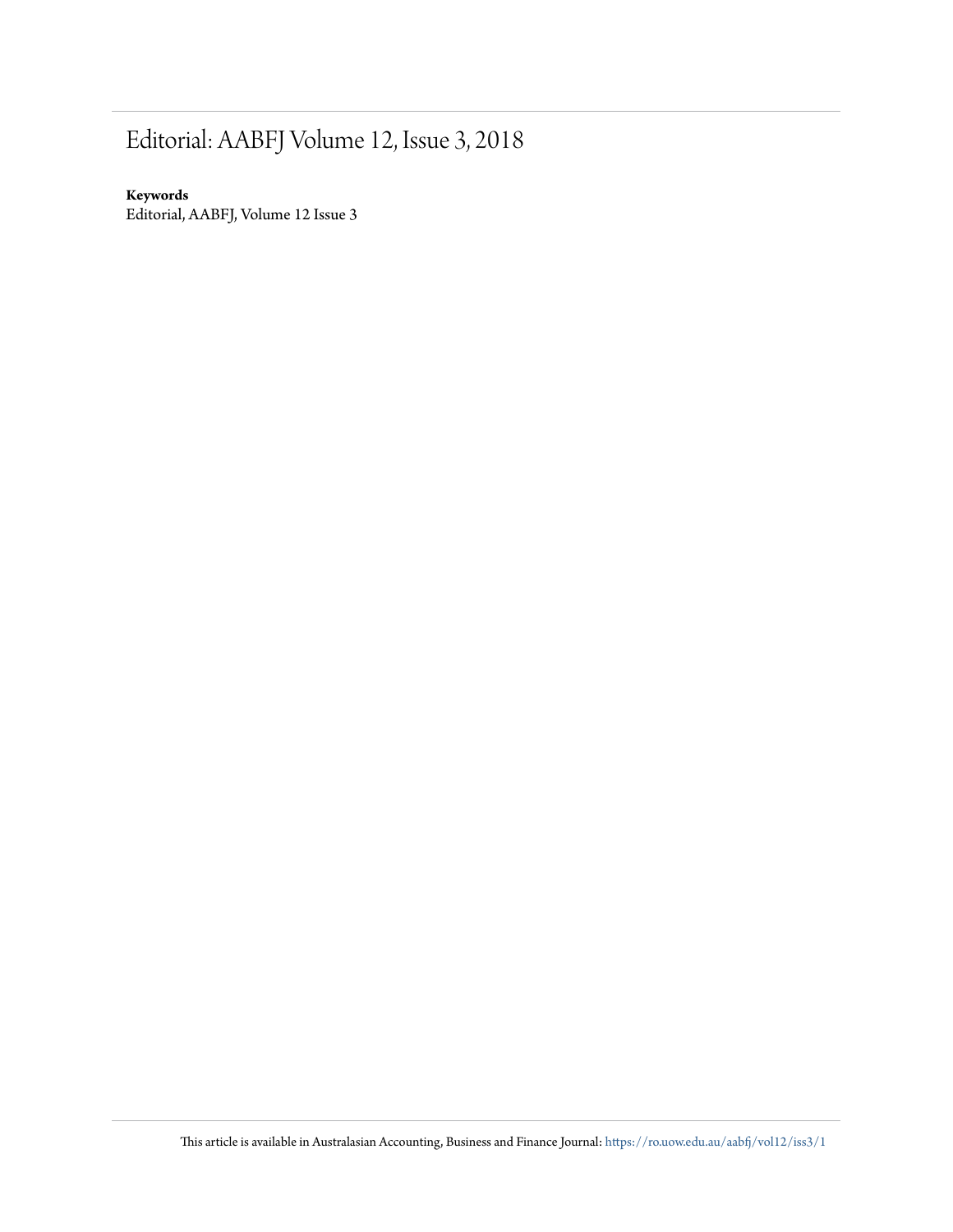

### **Editorial: AABFJ Volume 12, Issue 3, 2018**

#### $\mathbf{Monir} \ \mathbf{Mir}^{1}$  and Ciorstan Smark<sup>2</sup>

Could social media help in combating corruptions in developing countries especially when their respective governments' control and operating mechanisms themselves are corrupt? Could it be possible to develop a financial derivative disclosure index in the Indian context where large corporations are still family owned even if they are listed on the stock exchange? Is the clarification of 'value to the owner concept' given by the Family Court of Australia acceptable and practical? Does increased charter capital requirement for banks improves the financial stability of the banks? Could a mathematical model be used for predicting debt repayment? What is microbusiness? What is the impact of ownership structure and dividends on company performance? Above are the questions investigated, explored and answered in this issue of Australasian, Accounting, Business & Finance Journal.

Prabowo, Hamdani and Sanusi (2018) explored the role of social media in combating corruptions in Indonesia and found that social media indeed have helped in combating corruptions where the government's control mechanisms have failed. In the developing countries, the powerful elites and wealthy class are generally involved in high profile corruption which has the power to bypass the government's control mechanisms. Prabowo et al., using three high profile corruption cases in Indonesia provide evidence that 'naming and shaming' social media activities were crucial in unearthing these corruptions while these high-profile corruptors tried to bypass government control mechanisms. It would be interesting to explore the experience of other developing countries concerning the role of social media in combatting corruptions, particularly where governments are not democratically elected and are suppressive.

Kota and Charumathi (2018), successfully developed an unweighted financial derivative disclosure index for measuring disclosure by Indian Nifty 50 companies. Developing an Index in this regard is particularly challenging for India where companies are family owned, and the promoters are the main decision makers. Because of the existence of family ownership, Kota and Charumathi also claim that the principal-agent problems are virtually non-existent in India which lead to a further challenge in developing an Index. However, Kota and Charumathi were able to develop an Index and found that there has been a significant increase in financial derivative disclosure by Indian companies over the years. They also observed that stewardship theory explained the determinants of financial derivative in the Indian context. Further studies on family-owned company and in various country context should establish the support for the observation of Kota and Charumathi (2018) that

<sup>&</sup>lt;sup>1</sup> University of Canberra, Australia

<sup>&</sup>lt;sup>2</sup> University of Wollongong, Australia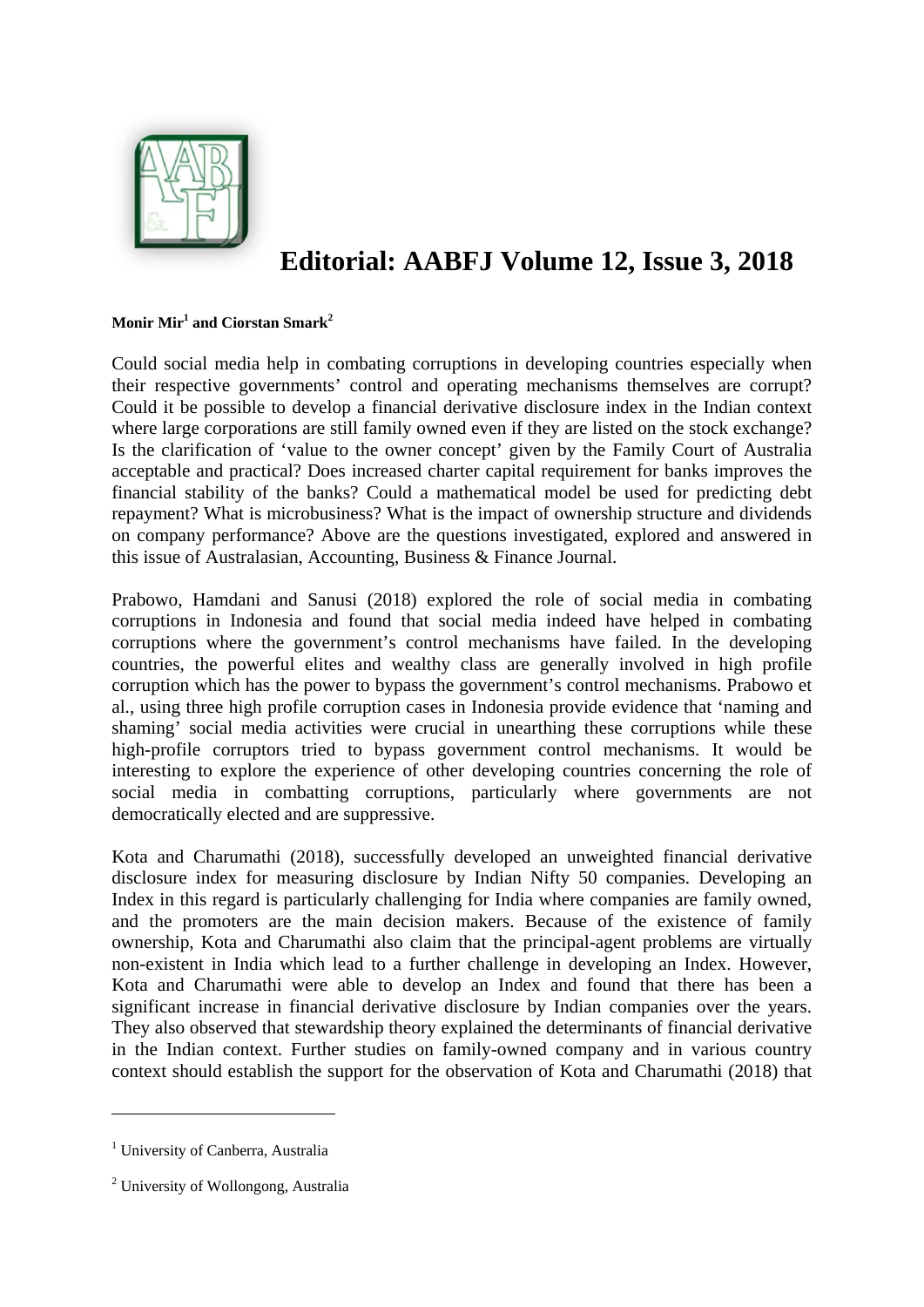stewardship theory may explain increased disclosure of financial derivatives by companies particularly where promoters of the companies are the main decision makers.

Fargher (2018), through analysing the 'value to the owner' provisions outlined in the *Family Law Act 1975 (Cth)* observed that the Court has not attempted to define theory with its value to the owner objective and suggested that the Court's guidance needs to be interpreted hierarchically in order to appropriately and purposefully apply the valuation expert's methods and tools. Fargher further suggested that basing decisions on the method of valuation without prior methodological consideration can affect the parties by leading to double counting of property and earning capacity, and cash flow limitations.

Le (2018) investigated the relationship amongst risk, capital requirement and technical efficiency of banks in Vietnam and found a positive impact of increased capital requirement on banks' efficiency and also found that banks with more capital operate more efficiently than those with less capital. Through using this finding as evidence, Le supported the argument that Vietnamese central bank's initiatives to increase minimum charter capital requirement from time to time is beneficial for bank's efficient operation and financial stability. Le's findings should be important lessons for other developing countries where governments often face a dilemma in increasing charter capital requirements due to various political and social pressures.

Wijewardhana (2018) experimented with the effectiveness of mathematical, data mining and statistical models in logistic regression artificial neural networks and market-based analysis to predict debt recovery based on large unbalanced data sample collected from debt collection agency. Wijewardhana has provided evidence that all three models could predict the repayments with considerable accuracy. However, Wijewardhana has cautioned stating that the prediction that has been tested in this study has a direct influence from the data set and therefore has suggested for further investigation and testing for other types of data set.

Pfitzner and McLaren (2018) explored the role microbusinesses play in the Australian economy and normatively suggested an appropriate definition of micro business. They provided evidence that microbusinesses play crucial roles in Australian economic activities and proposed that Australia needs to formally treat microbusinesses as a separate category from small business category so that data could be collected about their roles in Australian economy and at the same time the data could be used to identify support, regulation and monitoring to be needed by microbusinesses. After examining limitations of the current standard Australian definitions for micro, small and medium enterprises, they normatively suggested an extension of the definition of microbusiness. As their suggested definition overcomes the limitations of the current definitions adopted by the Australian Bureau of Statistics, they should think of adopting the new definition in place of the old definition.

Al Sa'eed (2018) investigated the impact of ownership structure and dividends on the performance of Jordanian manufacturing companies and found that ownership structure and dividends are good predictors of firms' performance. Al Sa'eed's findings support the majority of the studies conducted to establish the association between ownership structure and dividends on the firms' performance in the developed economies context where stock markets are much more regulated and efficient compared to Jordanian stock market. Because of that Al Sa'eed's findings might have been different to what other studies have found in developed countries' contexts. This opens up arguments in favour of further investigations in the developing countries' context.